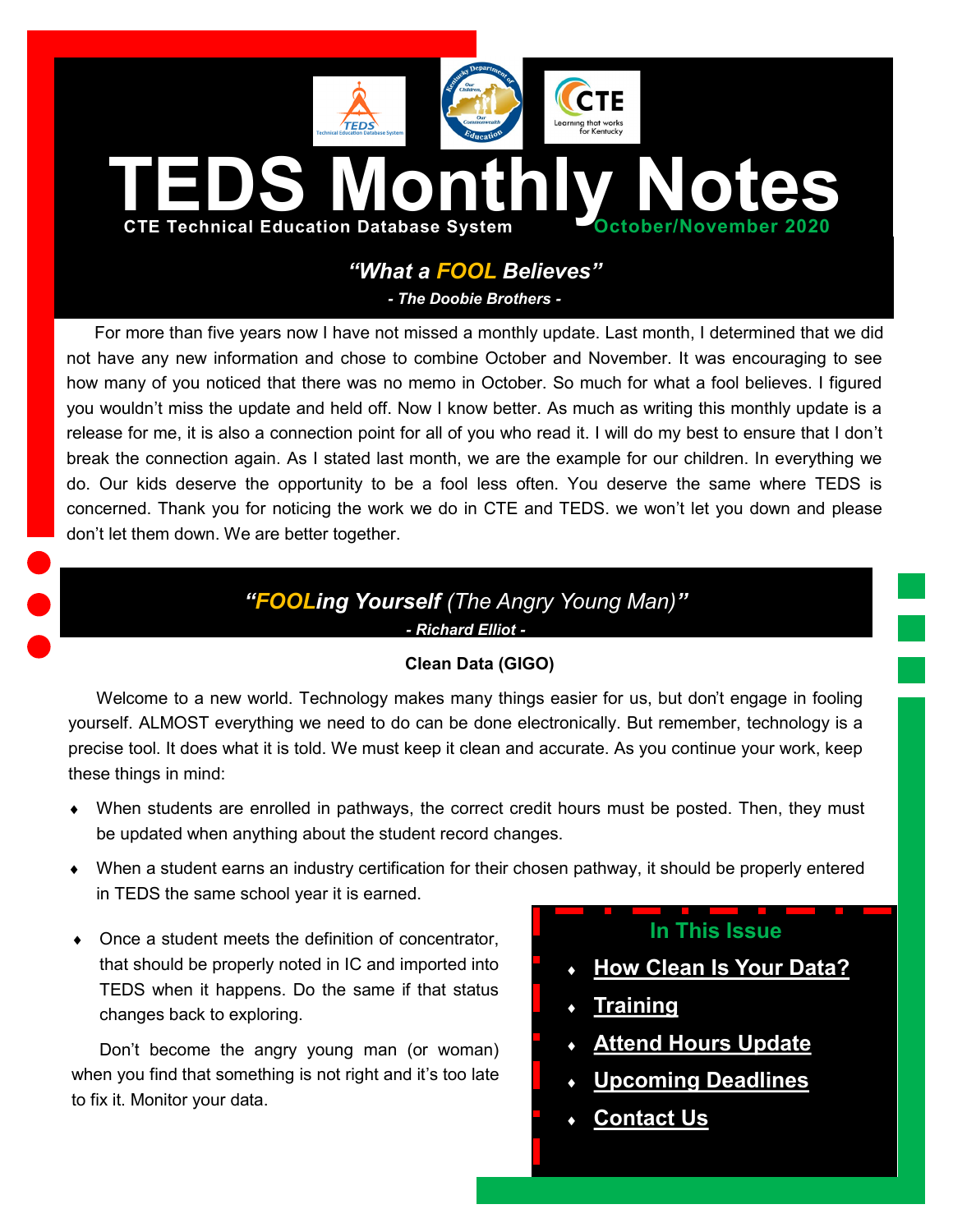# *"Everybody Plays the FOOL"*

### *- The Main Ingredient -*

### **Training**

<span id="page-1-0"></span>We all take chances and try to pretend we didn't know. So, yes, everybody plays the fool (sometime) … Anyway, we have had to adjust to our current situation. TEDS training is required every two years and users are required to log in at least once every four months because it is still important that those entering the data understand how and what they are entering.

Virtual training has been developed and there have been several sessions. Maybe you were in one and maybe you "didn't know" your TEDS was locked, and you needed to attend a training session. There are currently no more scheduled dates, but additional dates will be posted on the **[TEDS website](https://education.ky.gov/CTE/teds/Pages/default.aspx)**. Don't find yourself needing to explain why missing data is making your school or district play the fool. If you have not already trained or if you need to, watch for future dates and get signed up.

## *"FOOLin' "*

*- Def Leppard - -*

## **Attend Hours Update**

The way to calculate attend hours in the midst of virtual, in-person and hybrid classes has been reworked. There is new information provided by Mr. Scott U'Sellis that has been posted to the TEDS Step -by-Step page. If you have already been working on enrollments on the TEDS tab in IC using the old formula, you will need to go back and correct the attend hours with the new calculations process. No foolin'. It's actually easier than before.

# *"Don't Want To Be A FOOL"*

*- Luther Vandross -*

### **Upcoming Deadlines**

Although we may be operating from a new base of operations, our data timelines have not changed. You don't want to be a fool. Take five short minutes to verify what is coming before it's too late. It is always best to check the Secondary Schools Timeline on the main TEDS website to be sure.

|                       | Locally Operated Centers need to have all fall data in TEDS and reports<br>submitted                                             |
|-----------------------|----------------------------------------------------------------------------------------------------------------------------------|
| <b>Nov. 15</b>        |                                                                                                                                  |
| <b>NEW DATE!</b>      | ATC Home School Report due                                                                                                       |
|                       | All High School 1st Semester Enrollment Data completed in TEDS                                                                   |
| December /<br>January | Begin Updates to Enrollments Based on 1st Semester Transcripted Grades<br><b>Verify EOP Status For All Concentrator Students</b> |
|                       |                                                                                                                                  |
| <b>February 1</b>     | Deadline to Identify Students as Concentrators for EOP and TRACK<br>Assessments                                                  |